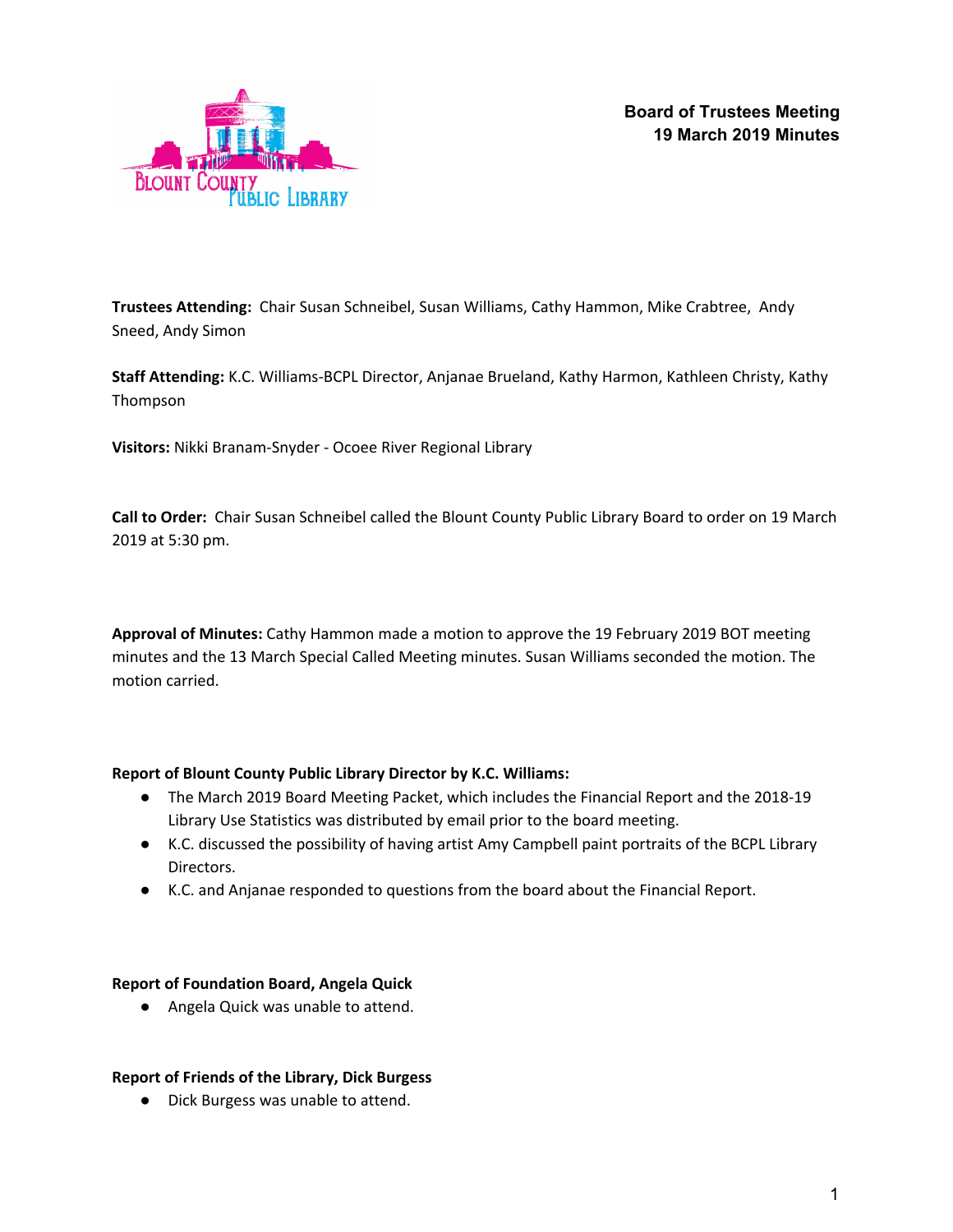# **Board of Trustees Meeting 19 March 2019 Minutes**

### **Report of Ocoee River Regional Library, Liz Schreck or representative**

- The Ocoee River Regional Library Report, READS FY 2018-19 Data Statistics, and Tennessee 2018 Facts and Figures were distributed by email prior to the meeting.
- Liz Schreck was unable to attend. Nikki Branam-Snyder gave the report.
- Nikki discussed the upcoming regional training opportunities and the Tennessee Trustee Certification Challenge.
- The TLA Conference is April 24-26, 2019 in Chattanooga, TN.
- The 3rd Quarterly Report deadline is April 12.

#### **Old Business**

● K.C. presented the Five-Year Capital Plan documents to the board.

Cathy Hammon made a motion to approve the Five-Year Capital Plan. Andy Simon seconded the motion. The motion carried.

● The updated Overtime Policy was distributed to the board prior to the meeting.

Mike Crabtree made a motion to adopt the updated Overtime Policy. Andy Sneed seconded the motion. The motion carried.

- Cathy H. updated the board on recent meetings with county and city officials regarding the library renovation project and reported on her discussion with Chris Soro on the status of the project and next steps.
- K.C. reported on the progress of the development of the Capira mobile app for the library and the planning of the Centennial Gala event.
- Anjanae showed examples of the library "swag" that is now available for purchase.
- Susan S. reported the City of Maryville voted to approve Gerald Gibson at the 5 March 2019 City Council meeting. Gerald will finish Bryan Steverson's term on the library board.
- K.C. mentioned the library will be used as a case study for the OCLC IMLS Grant.

#### **New Business**

● The BCPL Values Statement was presented to the board for approval.

Cathy Hammon made a motion to approve the Values Statement. Andy Simon seconded the motion. The motion carried.

● Susan S. mentioned meeting with Blount County officials and the board discussion at the 13 March Special Called Meeting regarding the purchase of property adjacent to the library. After detailed discussion, the board decided to table the property purchase.